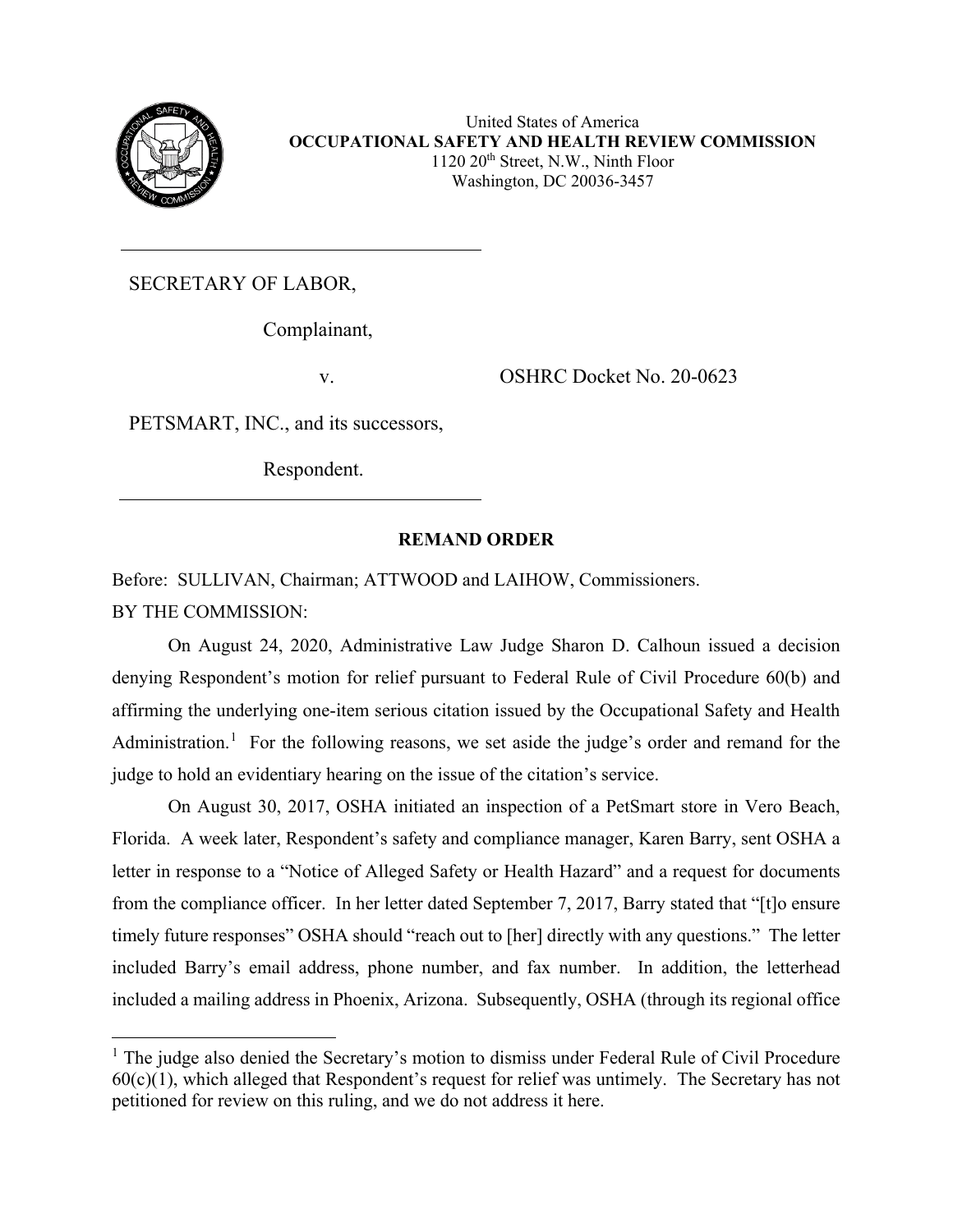that conducted the inspection) issued Respondent a citation and sent it via certified mail to the Vero Beach address of the store that had been inspected. The U.S. Postal Service return receipt shows the citation was signed for, but the identity of the individual who signed is unknown.

In its motion for relief before the judge, Respondent claimed, among other things, that the citation was not properly served, and that it only learned of the citation when a debt collection agency contacted its corporate office earlier this year. The Secretary disputes this, claiming that he satisfied the statutory obligation under section 10(a) of the Occupational Safety and Health Act, 29 U.S.C. § 659(a), to notify Respondent of the citation by sending it via certified mail to the worksite. The Secretary also alleges that Respondent knew of the citation earlier than it claims based on an OSHA diary sheet entry showing that on November 19, 2018, "Petsmart corporate called to ask how to pay the penalty." In her decision, the judge rejected Respondent's argument and found that the citation was properly served.

Under Commission precedent, as the judge noted, whether service of a citation is proper under section 10(a) of the Act depends on "whether the service is reasonably calculated to provide an employer with knowledge of the citation and notification of proposed penalty and an opportunity to determine whether to abate or contest." *B.J. Hughes, Inc.*, 7 BNA OSHC 1471, 1474 (No. 76-2165, 1979). The Commission has not adopted the precedent of the Third and Sixth Circuits, which requires that "notification must be given to one who has the authority to disburse corporate funds to abate the alleged violation, pay the penalty, or contest the citation or proposed penalty" such that for a corporate employer, "notice to the officials at the corporate headquarters, not the employee in charge at the particular worksite" is typically required.<sup>[2](#page-1-0)</sup> Buckley & Co., Inc.

<span id="page-1-0"></span> $2$  The Third and Sixth Circuits are not relevant circuits here for purposes of any appeal, as the worksite was in Florida (located in the Eleventh Circuit) and Respondent's corporate headquarters are in Arizona (located in the Ninth Circuit). *See* [29 U.S.C. § 660\(a\)](https://1.next.westlaw.com/Link/Document/FullText?findType=L&pubNum=1000546&cite=29USCAS660&originatingDoc=I9f5ede35d7e811eaaf3cedf8c55e6c34&refType=RB&originationContext=document&transitionType=DocumentItem&contextData=(sc.Search)#co_pp_8b3b0000958a4) (parties may appeal to circuit where worksite is located or employer is headquartered; employer may also appeal to D.C. Circuit); *Kerns Bros. Tree Serv.*[, 18 BNA OSHC 2064, 2067 \(No. 96-1719,](https://1.next.westlaw.com/Link/Document/FullText?findType=Y&serNum=2000367515&pubNum=0003227&originatingDoc=I9f5ede35d7e811eaaf3cedf8c55e6c34&refType=CA&fi=co_pp_sp_3227_2067&originationContext=document&transitionType=DocumentItem&contextData=(sc.Search)#co_pp_sp_3227_2067) 2000) ("Where it is highly probable that a Commission decision would be appealed to a particular circuit, the Commission has . . . applied the precedent of that circuit in deciding the case—even though it may differ from the Commission's precedent.") (citation omitted). The Ninth and Eleventh Circuits have not ruled on this issue, and as noted below, the D.C. Circuit has applied the Commission's rule. Thus, Commission precedent applies in this case. *See [Am. Eng'g & Dev. Corp.](https://1.next.westlaw.com/Link/Document/FullText?findType=Y&serNum=2028568663&pubNum=0003227&originatingDoc=I9f5ede35d7e811eaaf3cedf8c55e6c34&refType=CA&fi=co_pp_sp_3227_2096&originationContext=document&transitionType=DocumentItem&contextData=(sc.Search)#co_pp_sp_3227_2096)*, 23 BNA [OSHC 2093, 2096 n.4 \(No. 10-0359,](https://1.next.westlaw.com/Link/Document/FullText?findType=Y&serNum=2028568663&pubNum=0003227&originatingDoc=I9f5ede35d7e811eaaf3cedf8c55e6c34&refType=CA&fi=co_pp_sp_3227_2096&originationContext=document&transitionType=DocumentItem&contextData=(sc.Search)#co_pp_sp_3227_2096) 2012) (Commission "follow[s] [its] own precedent" where the circuit court "has neither decided nor directly addressed [an] issue") (quoting *[McDevitt Street](https://1.next.westlaw.com/Link/Document/FullText?findType=Y&serNum=2012648418&pubNum=0003227&originatingDoc=I9f5ede35d7e811eaaf3cedf8c55e6c34&refType=CA&fi=co_pp_sp_3227_1110&originationContext=document&transitionType=DocumentItem&contextData=(sc.Search)#co_pp_sp_3227_1110)  Bovis, Inc.*[, 19 BNA OSHC 1108, 1110-12 \(No. 97-1918,](https://1.next.westlaw.com/Link/Document/FullText?findType=Y&serNum=2012648418&pubNum=0003227&originatingDoc=I9f5ede35d7e811eaaf3cedf8c55e6c34&refType=CA&fi=co_pp_sp_3227_1110&originationContext=document&transitionType=DocumentItem&contextData=(sc.Search)#co_pp_sp_3227_1110) 2000).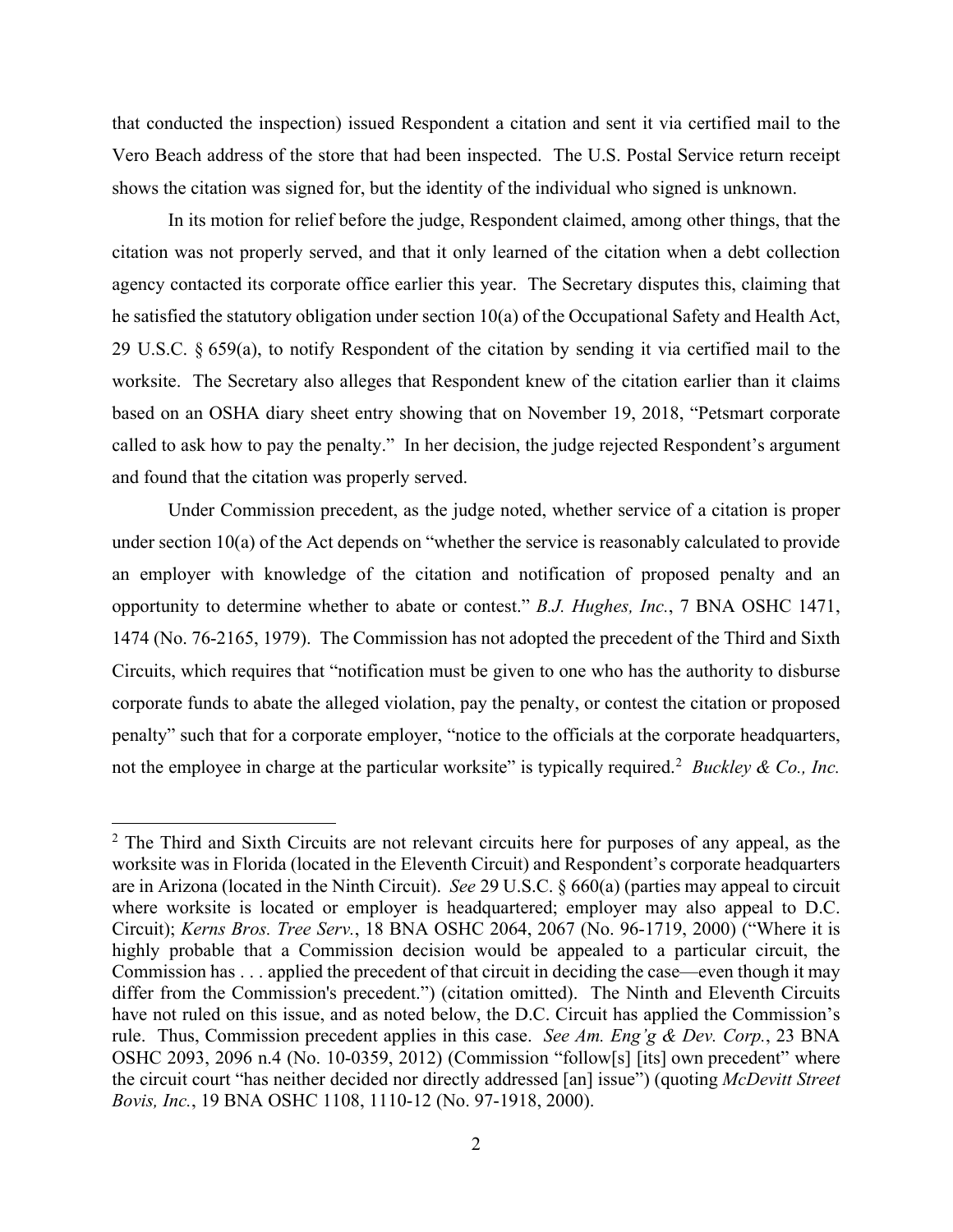*v. Sec'y of Labor*, 507 F.2d 78, 81 (3d Cir. 1975); *see Capital City Excavating Co. v. Donovan*, 679 F.2d 105, 110 n.4 (6th Cir. 1982) (agreeing with the Third Circuit that "delivery to a work site is not sufficient and that delivery to such a location does not constitute receipt by a corporate employer"). Rather, the Commission has found that service of a citation via certified mail was proper when sent to a worksite rather than a corporate office, and the D.C. Circuit has found the same. *See NYNEX*, 18 BNA OSHC 1944, 1947 (No. 95-1671, 1999) (finding citation sent to worksite, though not addressed to a specific individual, was proper); *David E. Harvey Builders Inc. v. Sec'y of Labor*, 724 F. App'x 7, 8 (D.C. Cir. 2018 (unpublished) (finding service of citation proper when sent via certified mail to office other than corporate headquarters).

Here, we are concerned that even though Barry's letter to OSHA requested that "questions" be sent directly to her to "ensure future timely responses," OSHA sent the citation to the store. Absent a hearing, however, the record has not been developed on the factual issues surrounding the citation's service, including whether Barry's letter served to inform OSHA that Respondent was, in fact, requesting that the citation be sent to its corporate office. Under these circumstances, we find that an opportunity for the parties to present evidence is warranted.<sup>[3](#page-2-0)</sup>

<span id="page-2-0"></span> $3$  For instance, the introduction of evidence of any communication or documentation on this issue at the closing conference for the inspection, as well as evidence regarding the identity of the person who signed the U.S. Postal Service return receipt, would be relevant to assessing the parties' claims.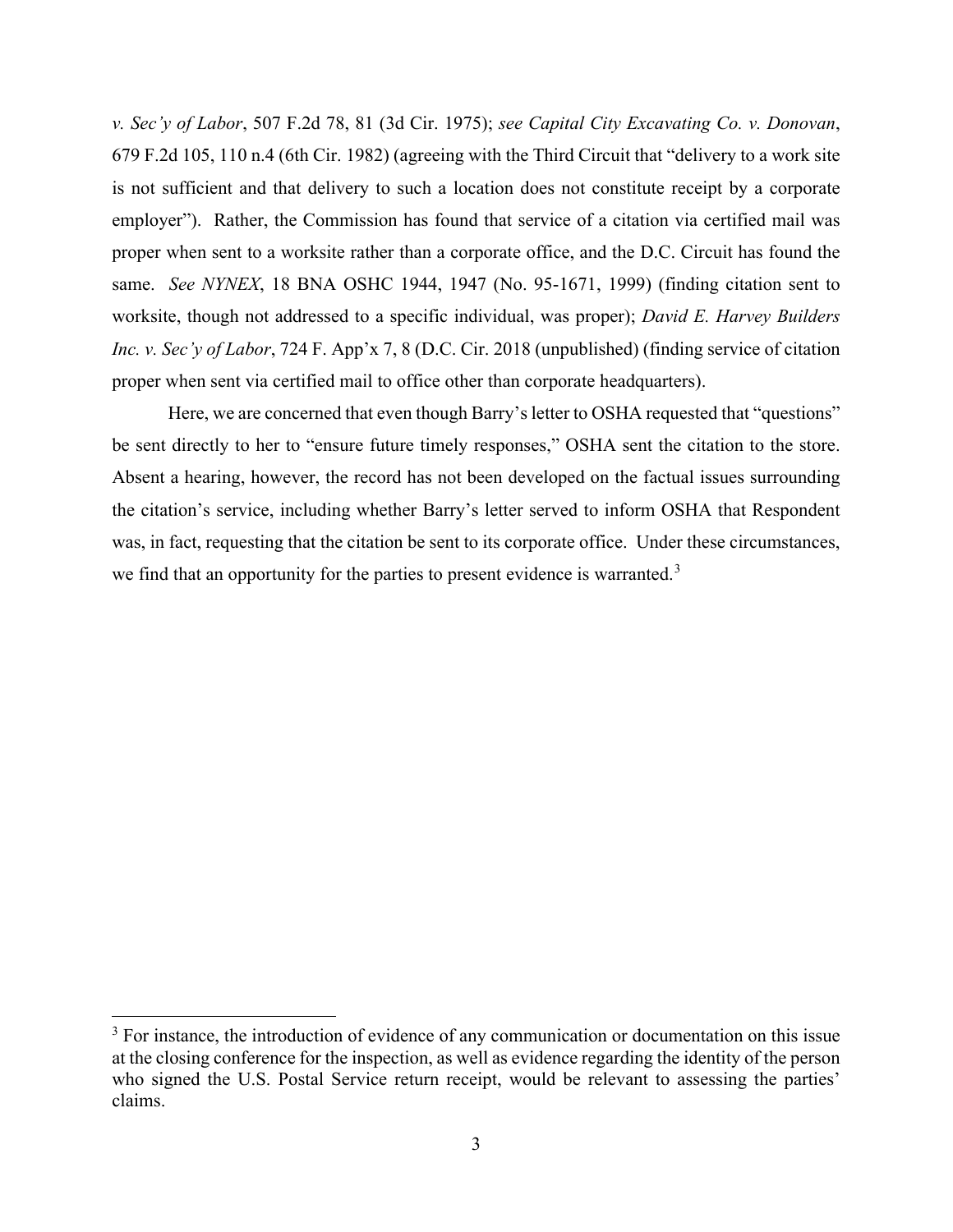Accordingly, we set aside the judge's order and remand for an evidentiary hearing on the issue of whether the citation was properly served on Respondent.<sup>[4](#page-3-0)</sup> SO ORDERED.

/s/

 James J. Sullivan, Jr. Chairman

 $\sqrt{s/2}$ 

Cynthia L. Attwood Commissioner

/s/

Amanda Wood Laihow Dated: October 13, 2020 Commissioner

<span id="page-3-0"></span><sup>&</sup>lt;sup>4</sup> We do not address the judge's denial of relief under Federal Rule of Civil Procedure 60(b)(4) and (b)(6), as these claims depend at least in part, on whether the citation was properly served. As to Respondent's motion for relief under Rule 60(b)(1), we note that such relief would be barred as untimely here, as it was filed almost two and a half years after the citation, if properly served, became a final order. *See* Rule 60(c)(1) (motion under 60(b)(1) must be made "no more than a year after the entry of the judgment or order or the date of the proceeding").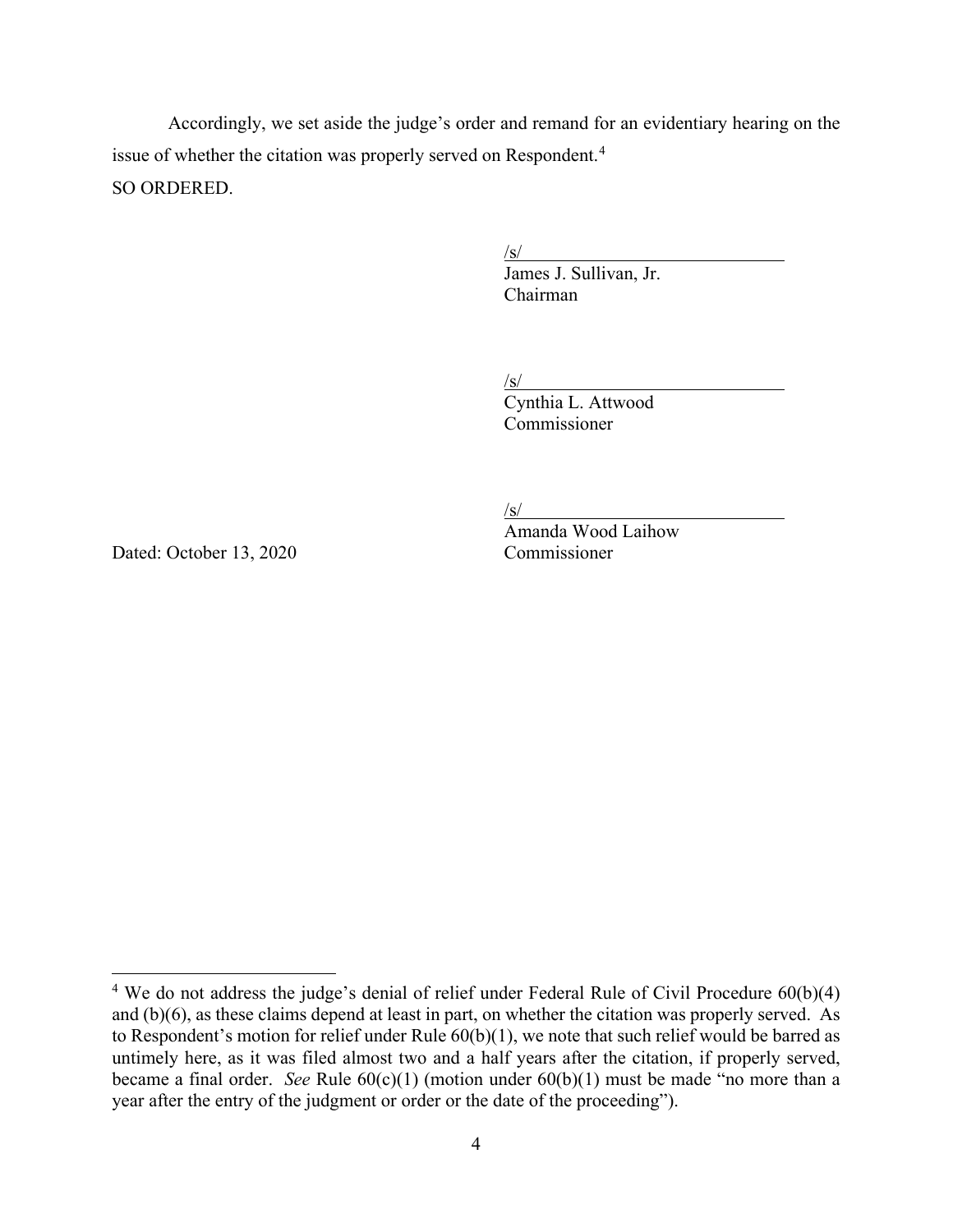

United States of America

# **OCCUPATIONAL SAFETY AND HEALTH REVIEW COMMISSION**

1120 20<sup>th</sup> Street, N.W., Ninth Floor

Secretary of Labor,

Complainant

v. OSHRC Docket No.: **20-0623**

PetSmart, Inc., and its successors

Respondent.

On Pleadings:

Karen E. Mock, Esq.

Office of the Solicitor, U.S. Department of Labor, Atlanta, Georgia

For Complainant

John F. Martin, Esq. and J. Davis Jenkins, Esq., Ogletree, Deakins, Nash, Smoak & Stewart, P.C., Washington, D.C.

For Respondent

Before: Administrative Law Judge Sharon D. Calhoun

## **DECISION AND ORDER**

This matter is before the Occupational Safety and Health Review Commission on a Late Notice of Contest dated March 30, 2020 from Respondent PetSmart, Inc., and its successors (PetSmart), which was received and docketed by the Commission on April 23, 2020. On May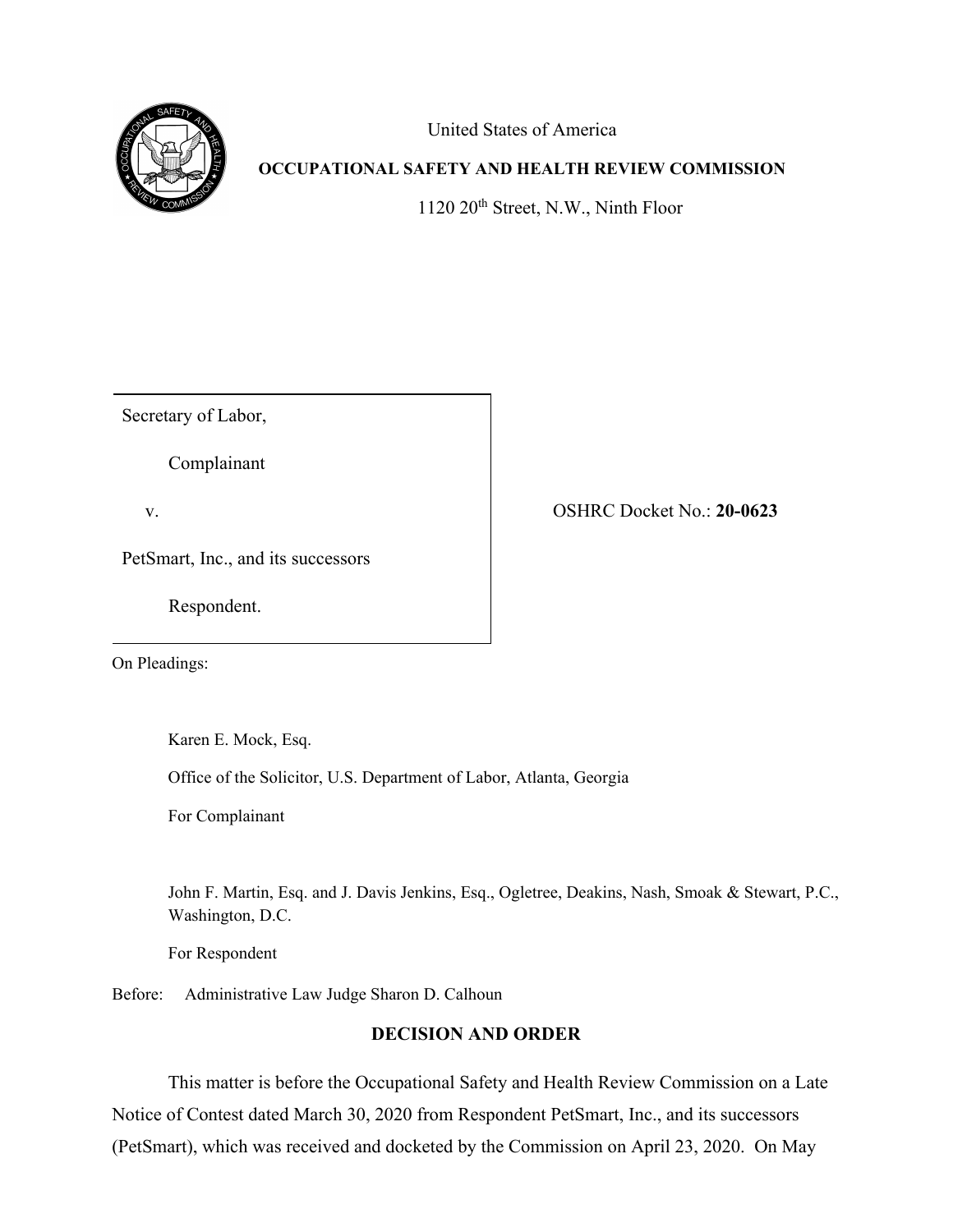27, 2020, Complainant, Secretary of Labor, United States Department of Labor (Secretary) filed a Motion to Dismiss Respondent's Late Notice of Contest Pursuant to Fed. R. Civ. P.  $60(c)(1)$ .

On May 29, 2020, the Court issued an Order construing PetSmart's Late Notice of Contest (NOC) to be a request for relief pursuant to Rule 60(b) of the Federal Rules of Civil Procedure, and ordered PetSmart to supplement its request for Rule 60(b) relief by setting forth reasons for its delay in filing, a meritorious defense, and to respond to the Secretary's motion. PetSmart complied with the Court's Order by filing a Response to the Secretary's Motion to Dismiss and an Alternative Rule 60(b) Motion on June 18, 2020. Thereafter, the Secretary filed an Opposition to PetSmart's Alternative Rule 60(b) Motion on July 6, 2020, to which PetSmart filed Objections and a Reply on July 9,  $2020^5$  $2020^5$ .

For the reasons set forth herein PetSmart's request for relief pursuant to Rule  $60(b)(1)$  is **DENIED**.

#### **BACKGROUND**

This matter arises out of an Occupational Safety and Health Administration (OSHA) complaint inspection regarding rats in PetSmart's store located at 6590 20<sup>th</sup> Street, Vero Beach, Florida. The inspection took place during the period August 30, 2017 through September 18, 2017. During the inspection OSHA requested documentation regarding PetSmart's extermination program. PetSmart sent the requested extermination program documentation to OSHA. Thereafter, on October 12, 2017, OSHA issued a Citation and Notification of Penalty (Citation) for one serious violation of the standard found at  $1910.141(a)(5)$ , alleging PetSmart did not institute an effective rodent extermination program. A penalty in the amount of \$5,432.00 was proposed for the alleged violation.

<span id="page-5-0"></span><sup>5</sup> PetSmart's Objections regarding Condell Eastmond's Affidavit are overruled. The information contained in the Eastmond Affidavit is relevant; contains his understanding of the information on the return receipt card; does not constitute legal conclusions which invade the province of the Court; and is not hearsay or is excepted from the hearsay rule.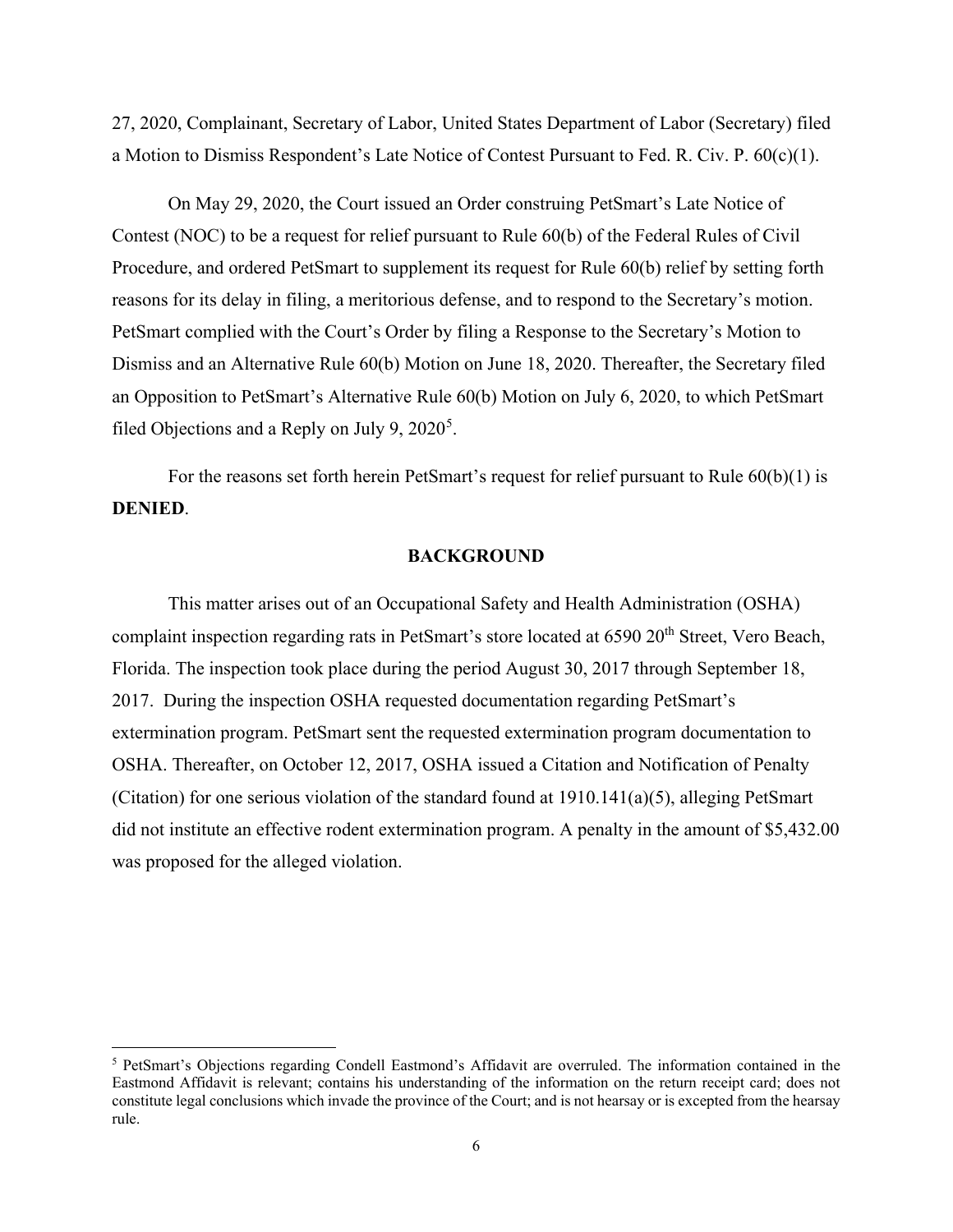The Secretary mailed the Citation by Certified Mail/Return Receipt to PetSmart at its Vero Beach, Florida address on October 12, 2017 (Secretary's Motion, pp. 1-2, Lopez Aff. ¶ 3; Secretary's Opposition, p. 2, Eastmond Aff. ¶ 11). Pursuant to the requirements of the Act, an employer is required to notify the Secretary of its intent to contest (Notice of Contest or NOC) a Citation within 15 working days of receipt. Failure to timely file a NOC results in the Citation becoming a final order of the Commission by operation of law. The Citation provided PetSmart had 15 working days from the date of receipt to contest. The return receipt shows PetSmart received the Citation on October 18, 2017.<sup>[6](#page-6-0)</sup> Therefore, any contest by PetSmart was to be filed within the contest period, no later than November 8, 2017. PetSmart, however, did not file a contest within the 15-day contest period. As a result, the Citation became a final order of the Commission under § 10(a) of the Occupational Safety and Health Act of 1970, 29 U.S.C. §§ 651-678 (Act), on November 9, 2017.

Nearly 2 ½ years after the Citation became a final order, PetSmart, filed the late NOC at issue in this proceeding. PetSmart asserts the first time it became aware of the Citation was when it was contacted by a debt collection agency in 2020 at its Phoenix office.<sup>[7](#page-6-1)</sup>

#### **DISCUSSION**

PetSmart argues this matter is not regarding a late NOC because the Citation was not properly served. Therefore, according to PetSmart, its April 23, 2020, contest was not filed late.

<span id="page-6-0"></span><sup>6</sup> PetSmart challenges the authenticity of the return receipt card and argues it contains hearsay. PetSmart also requests the Court to strike para. 4 of Jaime Lopez's Affidavit which provides "[a]s evidenced by the certified mail return receipt card, the Citation and Notification of Penalty was received and signed for by Respondent on October 18, 2017." PetSmart contends the return receipt card has not been authenticated; and argues that as a corporation PetSmart does not have the physical capacity to sign a return receipt card. It further argues Mr. Lopez does not identify the signatory on the return receipt card or his or her relationship to PetSmart, therefore Mr. Lopez misstates the evidence (Response, p. 4). The Court denies PetSmart's request to strike; and rules the return receipt card is self-authenticating pursuant to Rule 902(5) of the Federal Rules of Evidence. The Court further rules, the information contained in the return receipt card is excepted from the hearsay rule pursuant to Rule 803(6) of the Federal Rules of Evidence.

<span id="page-6-1"></span><sup>7</sup> Although a demand letter was sent to PetSmart by the OSHA Area Office on January 10, 2018, to the same address used for the Citation (not returned to OSHA as undeliverable), no further action was taken by PetSmart until November 19, 2018, as reflected in OSHA's Case Diary Sheet, when PetSmart contacted OSHA regarding how to pay the penalty (Eastmond Aff. ¶ 23; Exh. E). PetSmart claims it did not become aware of the Citation until it was contacted by a debt collection agency in 2020; but does not explain its November 18, 2018, contact with OSHA regarding payment of the penalty. When no payment was received as a result of OSHA's January 10<sup>th</sup> demand letter, the OSHA Area Office referred the matter to its Washington DC Office on February 22, 2018, for collection. (Eastmond Aff. ¶¶ 20-23; Exhs. D and E).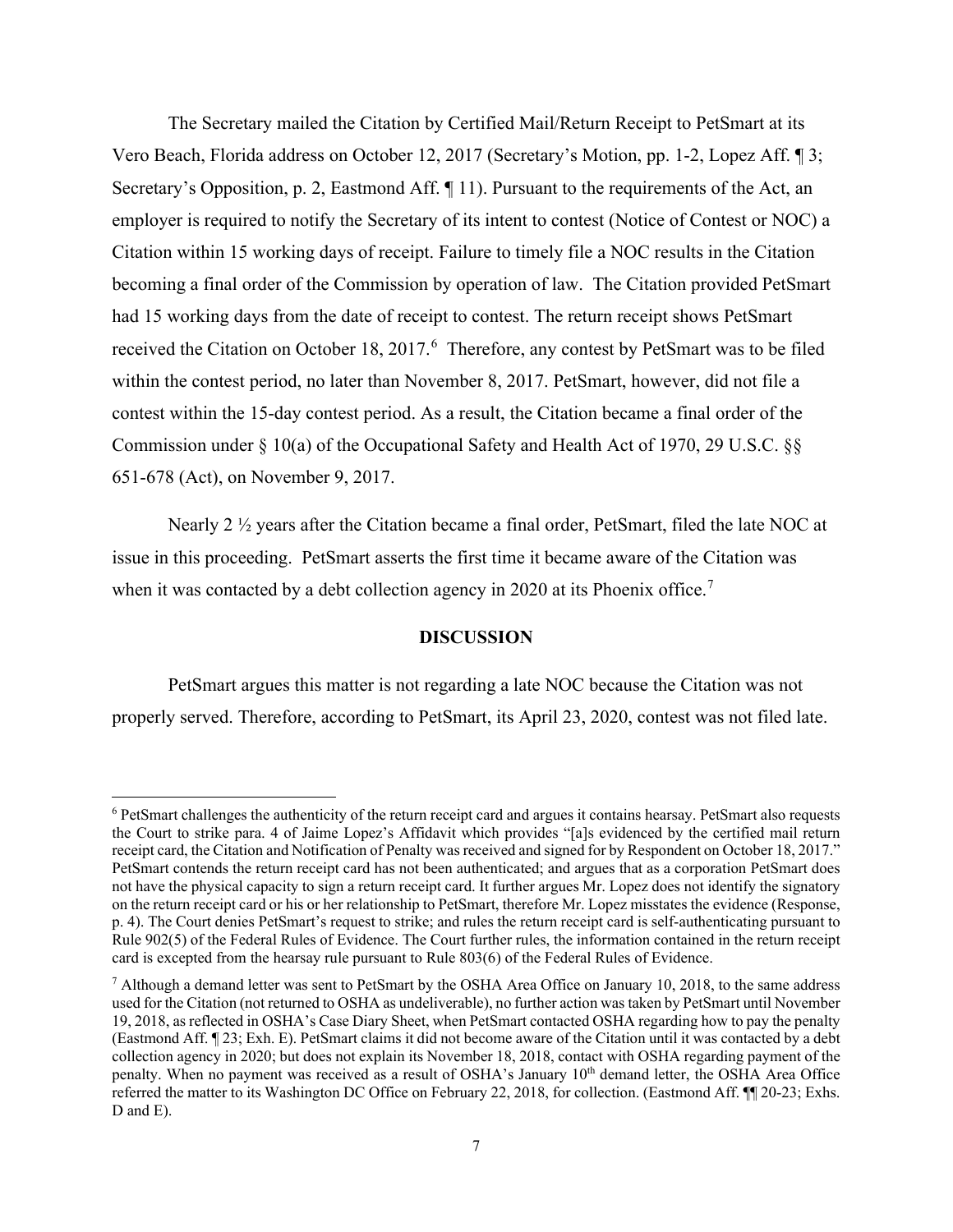The Secretary asserts the Citation was properly served and the late NOC should be dismissed. For the reasons set forth herein, the Court finds PetSmart's April 23, 2020 is a late NOC.

### **Rule 60(c)(1) Dismissal**

As an initial matter, the Court addresses the Secretary's Rule  $60(c)(1)$  Motion to Dismiss alleging PetSmart's request for relief should be denied as untimely due to it being filed more than one year after entry of the final order in this matter. Rule 60(c)(1) of the Federal Rules of Civil Procedure sets forth the time frame for filing a motion for Rule 60(b) relief and provides:

#### (c) **Timing and Effect of the Motion**.

(1) *Timing.* A motion under Rule 60(b) must be made within a reasonable time—and for reasons (1), (2), and (3) no more than a year after the entry of the judgment or order or the date of the proceeding. (2) *Effect on Finality.* The motion does not affect the judgment's finality or suspend its operation.

Fed. R. Civ. P. 60(c).

As set forth above, the Citation in this matter became a final order on November 9, 2017. PetSmart's late NOC was received on April 23, 2020, 2½ after the final contest date, and therefore is untimely. On May 29, 2020, the Court construed the late NOC to be a request for Rule 60(b) relief. PetSmart seeks relief pursuant to Rules 60(b)(4) and 60(b)(6), which it asserts are not limited by Rule  $60(c)(1)$ . As set forth herein, the Court has also considered whether relief is appropriate under Rules  $60(b)(1)$  and  $60(b)(3)$ . Although PetSmart's Rule  $60(b)$  request was not filed within one year of the final order, as required by Rule  $60(c)(1)$ , in the interest of justice, the Court finds that the issues raised in PetSmart's request for relief warrant the Court's consideration. Therefore, pursuant to Commission Rule 2200.67(n) the Court deems PetSmart's Rule 60(b) request timely. Accordingly, the Secretary's Motion to Dismiss pursuant to Rule 60(c)(1) is **DENIED**.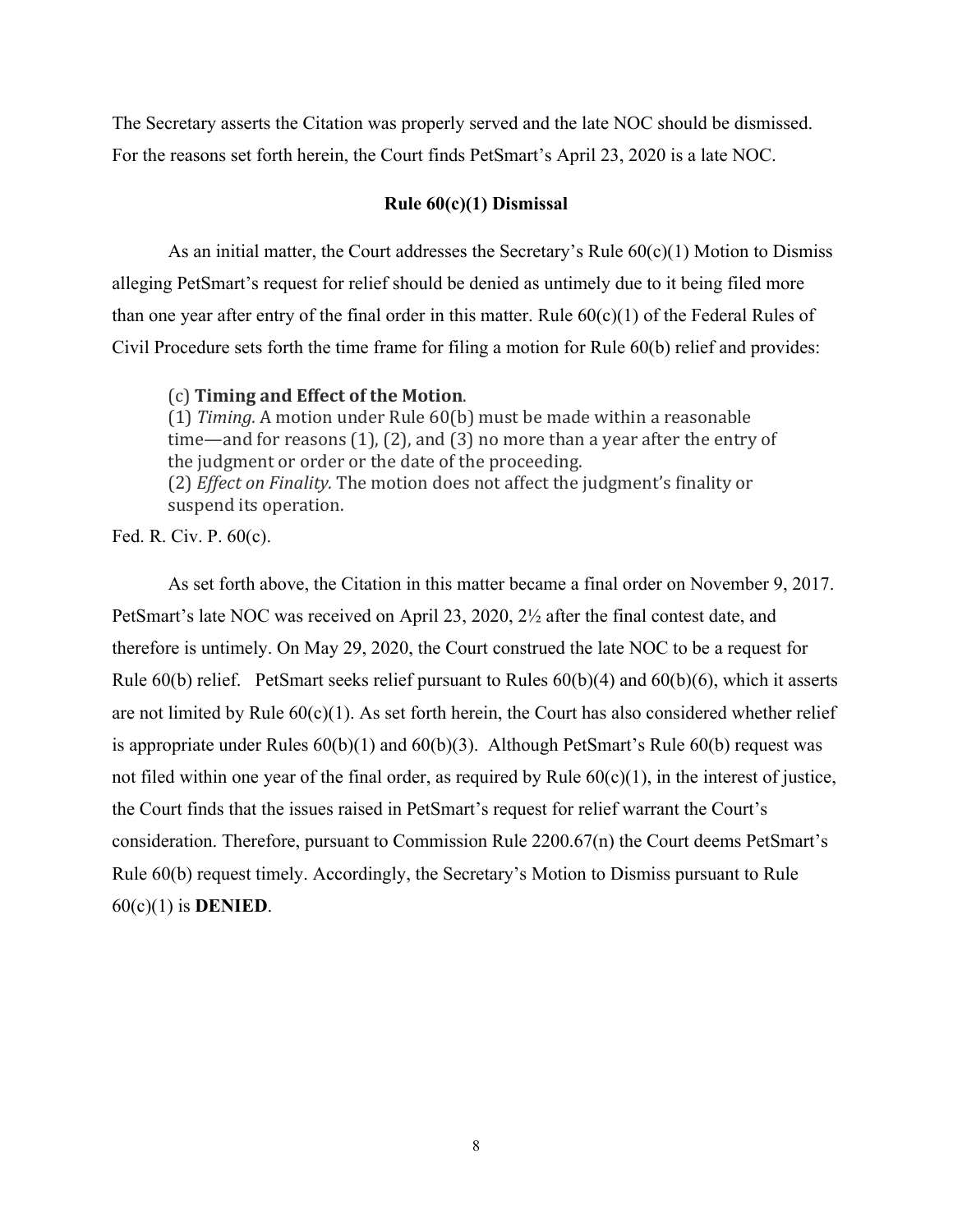#### **Sufficiency of Service**

It is the Secretary's burden to establish service of the Citation. PetSmart contends its contest was not untimely because it never received the Citation due to the Secretary improperly sending the Citation with no addressee identified to its Vero Beach, Florida store (PetSmart Response, p. 2). PetSmart argues the Citation was not addressed to an individual with authority to accept service of the Citation and contends the Citation should have been mailed to its corporate headquarters in Phoenix, Arizona, where it receives legal process. According to PetSmart, since it was not, the Secretary failed to notify it of the Citation and penalty as required by section 10(c) of the Act, and that the way it was served was not reasonably calculated to provide PetSmart with knowledge of the Citation and proposed penalty (Late NOC; Response and Rule 60(b) Motion, pp. 1-2, 9-11). The Court disagrees.

Although the Act refers only to the penalty, the Commission has consistently held  $\S 10(a)$ of the Act governs service of citations. *B.J. Hughes, Inc*., 7 BNA OSHC 1471, 1474 n. 6 (No. 76-2165, 1979). It requires the Secretary to "notify the employer by certified mail of the penalty…" It provides no more specificity. In *B.J. Hughes*, the Commission addressed the Secretary's obligation under  $\S$  10(a), holding,

The test to be applied in determining whether service is proper is whether the service is reasonably calculated to provide an employer with knowledge of the citation and notification of proposed penalty and an opportunity to determine whether to abate or contest.

7 BNA OSHC at 1474. Applying this test, the Commission held service on an employee in charge of a local worksite valid. In so holding, the Commission reasoned

A company that maintains multiple worksites necessarily invests the persons in charge of those worksites with a certain degree of discretion and authority to conduct the company's business. As with other aspects of its business, it is reasonable to expect such an employer to implement internal procedures for dealing with OSHA citations.

*Id*. at 1475.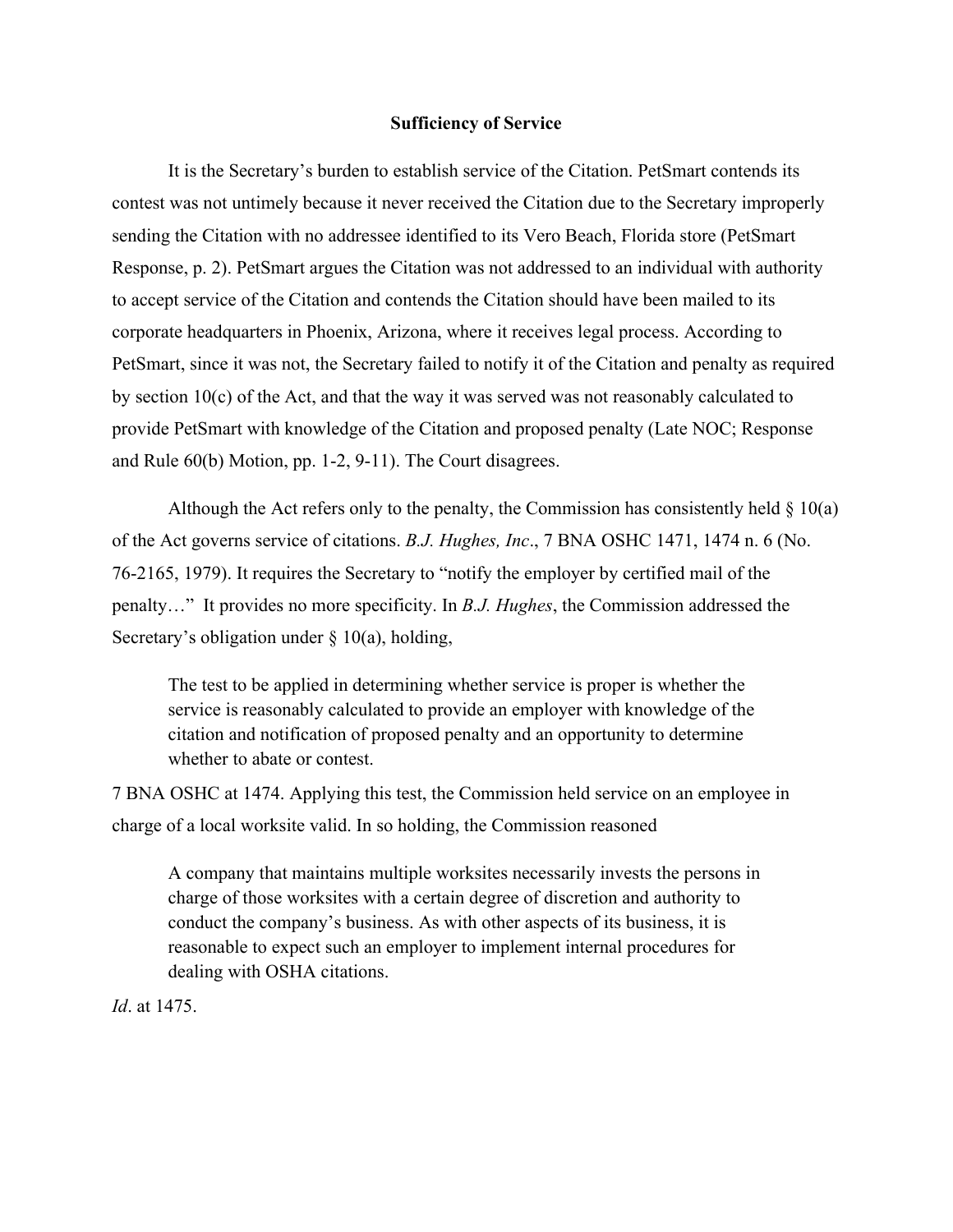PetSmart requests that the Commission revisit and clarify its decision in *B. J. Hughes* and its progeny<sup>[8](#page-9-0)</sup>. PetSmart asserts imposition of the civil penalties resulting from the Citation and the Secretary's method of service violate its right to due process afforded by the Fifth Amendment of the United States Constitution. The Court disagrees with PetSmart's assertion that clarification of the Commission's longstanding precedent on this issue is necessary. The Commission has had opportunities to do so yet has held steadfastly to its holding set forth in *B. J. Hughes* and subsequent cases involving service of citations*.* The Court, for the reasons set forth below, also disagrees with PetSmart's argument it was denied due process.

PetSmart's argument regarding insufficient service is premised on its position that because it is a corporation it can only act through its officers and representatives. Therefore, PetSmart asserts, service of the Citation at its Vero Beach store, signed for by an unidentified individual, is insufficient. The Court is not persuaded. The Commission considered corporate status and who could sign for service in *B. J. Hughes*. [9](#page-9-1) And as in *B. J. Hughes*, because PetSmart has multiple worksites with persons in authority to conduct its business, "it is reasonable to expect such an employer to implement internal procedures for dealing with OSHA citations." *B. J. Hughes, id.*

PetSmart provides no evidence the Secretary failed to follow his own, or any other required procedures when determining where to serve the Citation. PetSmart simply argues the Secretary erred by not serving the Citation at its corporate headquarters in Phoenix, Arizona where it receives legal process. And that the Secretary erred by not addressing the Citation to a person with authority to receive service. The Commission has not required the Secretary to determine who in a company is responsible for accepting service. "[T]he Secretary's representative should not have to spend time ferreting out the complexities of a corporate

<span id="page-9-0"></span><sup>8</sup> As to *B. J. Hughes's* progeny, PetSmart refers to *Secretary of Labor v. NYNEX*, 18 OSHC (BNA) 1944 (No. 95- 1671, 1999) and *George Harms Construction Co.*, 20 OSHC (BNA) 1155 (No. 02-0371, 2003) *rev'd* (3d Cir. 2004), which uphold service on clerical employees and unknown employees. (PetSmart Response, p. 15)

<span id="page-9-1"></span> $9$  The Court finds PetSmart's arguments that Fed. R. Civ. P. 4(h)(1)(B) applies since the Commission has not adopted a rule addressing service on a corporation and that  $\S$  10(a) of the Act does not include service on a corporation unpersuasive. Contrary to PetSmart's argument,  $\S$  10(a) of the Act provides that the Secretary "shall . . . notify the employer by certified mail of the penalty . . . and that the employer has fifteen working days within which to notify the Secretary that he wishes to contest the citation or proposed assessment of penalty." It addresses employers, without distinguishing whether the employer is a partnership, an LLC, or a corporation.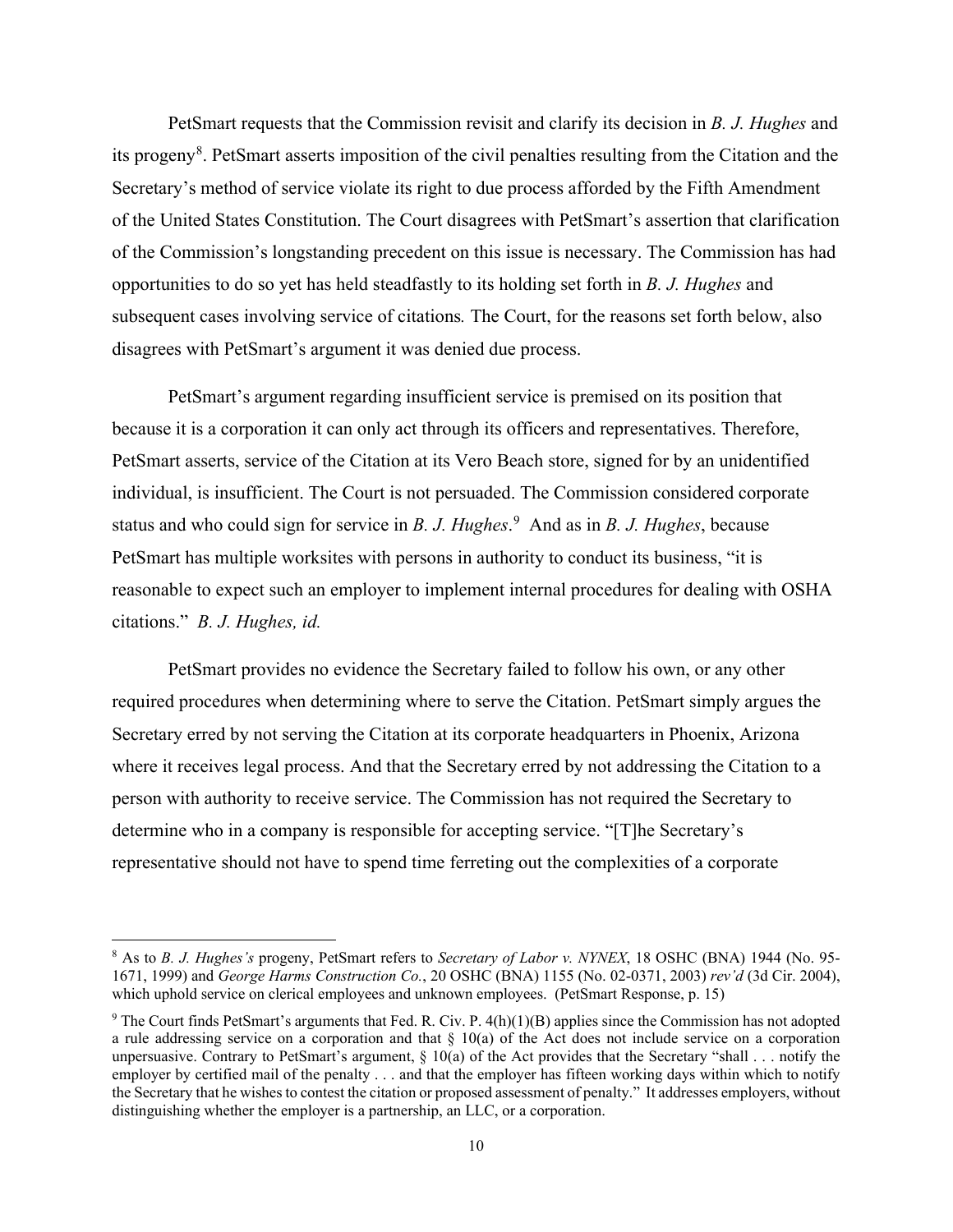hierarchy, but should be able to rely instead upon the ability of individuals at a local worksite to direct the citation to the appropriate officials." *Id.* at 1474.

In support of its contention the Secretary had an obligation to serve the Citation on the company's corporate headquarters, PetSmart relies on the Third Circuit's holdings in *Buckley & Co., v. Secretary of Labor, 507 F.2d 78 (3rd Cir. 1975)* and *J. I. Hass Co., v. Occupational Safety and Health Review Comm'n,* 648 F.2d 190, 195-96 (3d Cir. 1981); and the Sixth Circuit's holding in *Capital City Excavating v. Donovan*, 679 F.2d 105 (6th Cir. 1982). In *Buckley*, the Third Circuit interpreted  $\S 10(a)$  of the Act to require the Secretary to serve notice on "an official having the authority to disburse funds to abate the violation, pay the penalty, or contest the citation or penalty notification" *Buckley*, 507 F.2d at 81. The Third Circuit's holding in Buckley was reiterated in *J. I. Hass Co.,* 648 F.2d at 195. In *Capital City*, the Sixth Circuit, following *Buckley*, held service on a worksite was not sufficient because "notification to a corporate employer must be sent to corporate headquarters unless the employer has directed that it be sent to a different address." *Capital City*, 679 F.2d at 110 n. 4.

The Commission in *B.J. Hughes* explicitly rejected the Third Circuit's holding in *Buckley*. [10](#page-10-0) The Commission is bound to follow an appellate court's decision only within the circuit in which the case arose. *Kenny Niles d/b/a Kenny Niles Construction and Trucking Co*., 17 BNA 1940, 1941 n.2 (No. 94-1406, 1997); *see also [North Landing Line Constr. Co.](http://www.westlaw.com/Link/Document/FullText?findType=Y&serNum=2001930654&pubNum=0003227&originatingDoc=Iec901b43fa3811d9bf60c1d57ebc853e&refType=CA&fi=co_pp_sp_3227_1473&originationContext=document&vr=3.0&rs=cblt1.0&transitionType=DocumentItem&contextData=(sc.Search)#co_pp_sp_3227_1473)*, 19 BNA [OSHC 1465, 1473 n. 8](http://www.westlaw.com/Link/Document/FullText?findType=Y&serNum=2001930654&pubNum=0003227&originatingDoc=Iec901b43fa3811d9bf60c1d57ebc853e&refType=CA&fi=co_pp_sp_3227_1473&originationContext=document&vr=3.0&rs=cblt1.0&transitionType=DocumentItem&contextData=(sc.Search)#co_pp_sp_3227_1473) (No. 96-0721, 2001) ("Where it is highly probable that a Commission decision would be appealed to a particular circuit, the Commission has generally applied that circuit's precedent in deciding a case, even though it may differ from the Commission's precedent"). Under § 11(a) and (b) of the Act, this matter is not appealable to either the Third or the Sixth Circuit. This Court therefore is bound by the Commission precedent in *B.J. Hughes*. And Commission precedent for denying relief where untimely filings were due to faulty mail

<span id="page-10-0"></span><sup>&</sup>lt;sup>10</sup> The Commission held

To the extent that the Third Circuit in *Buckley* did not subscribe to this rationale we respectfully decline to follow it. The Commission gives due deference to the views of the circuits, but unless reversed by the U.S. Supreme Court, the Commission is obligated to establish its own precedent in carrying out its adjudicatory functions under the Act.

*B.J. Hughes*, 7 BNA OSHC at 1474 (citations omitted).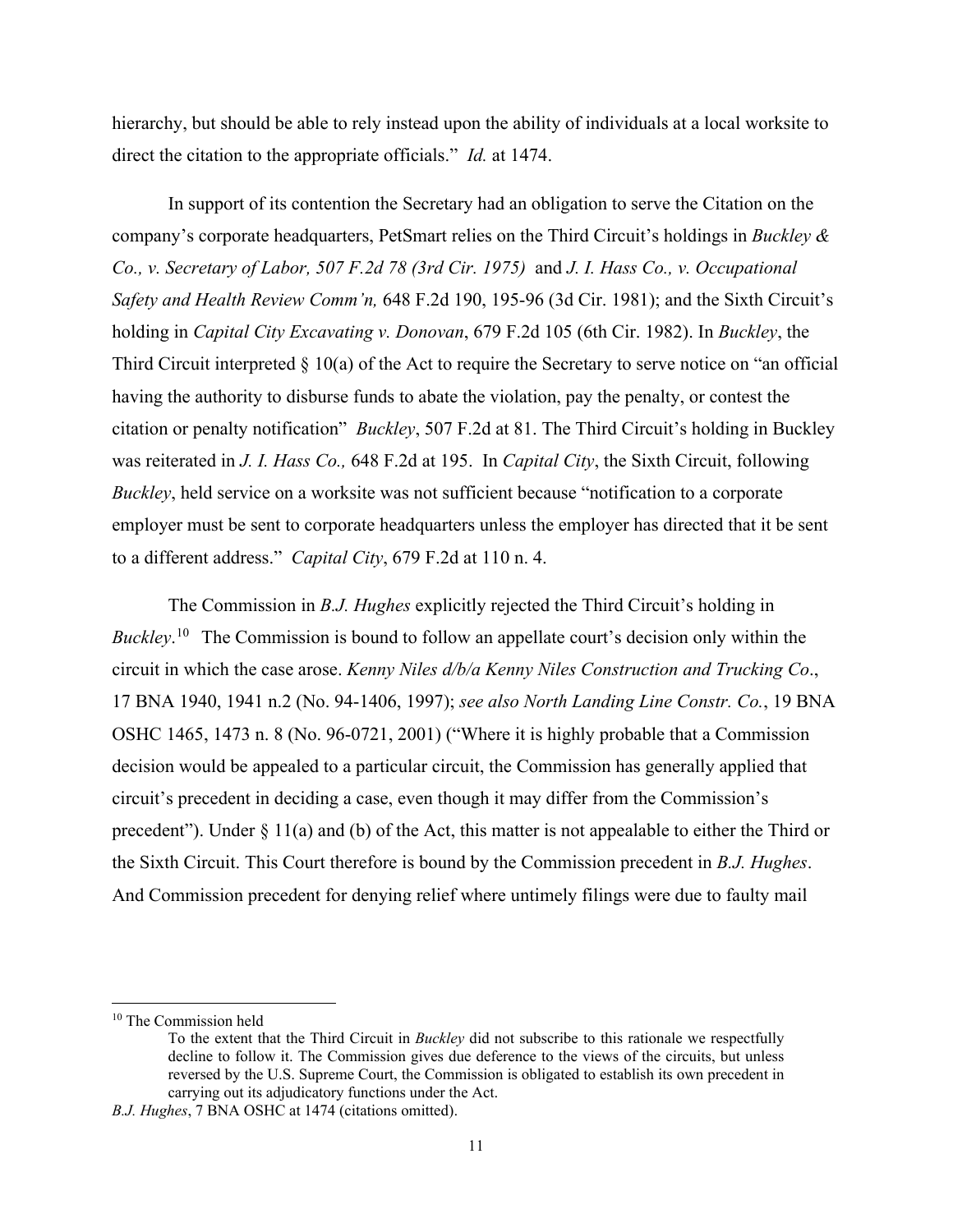handling procedures have been upheld by the D.C. Circuit in *David E. Harvey Builders, Inc. v. Sec'y of Labor*, 724 F. App'x 7, 9 (D.C. Cir. 2018) (unpublished) (citations omitted).

 The Secretary's service of the Citation on PetSmart at its Vero Beach, Florida store meets the test set out in *B.J. Hughes.* The test is one of reasonableness. It was reasonable for the Safety and Health Compliance Officer who conducted the inspection to conclude mailing the Citation to the location where the inspection was conducted would result in its delivery to the appropriate person within PetSmart's corporate hierarchy. Further, the Commission's holding in *B. J. Hughes* that "[t]he test to be applied in determining whether service is proper is whether the service is reasonably calculated to provide an employer with knowledge of the citation and notification of proposed penalty and an opportunity to determine whether to abate or contest" satisfies the due process requirements set forth by the United States Supreme Court that notice must be "reasonably calculated, under all the circumstances, to apprise interested parties of the pendency of the action and afford them an opportunity to present their objections." *Mulane v. Cent. Hanover Bank & Trust Co.*, 339 U. S. 306, 314 (1950).

Service by certified mail at PetSmart's Vero Beach store location satisfies the due process requirements of *Mulane, id.* The Secretary properly served the Citation on PetSmart.

#### **Rule 60(b) Relief**

As previously noted, PetSmart maintains this matter is not a late NOC case because the Citation was not properly served pursuant to Fed. R. Civ. P. 4(h)(1)(B), denying it due process. PetSmart does so in complete denial of longstanding Commission precedent and rejection of the applicability of section 10(a) of the Act to corporations. As set forth above, the Citation was properly served. PetSmart's NOC was received on April 23, 2020, after the November 8, 2017, final contest date, and therefore is untimely.<sup>11</sup>

<span id="page-11-0"></span><sup>&</sup>lt;sup>11</sup> PetSmart further argues the Secretary does not have clean hands due to his failure to file a timely complaint or motion to dismiss in lieu thereof. The Court finds no merit in this argument. Jurisdiction in late NOC matters is limited to only whether the late filing was excusable. Filing of a late NOC does not trigger the complaint filing deadline. Filing of a complaint will only be necessary if relief from the final order is granted. As to the alleged late filing of the Secretary's motion, the Court notes that PetSmart's late NOC was not docketed until April 23, 2020. It was assigned to the Court on May 27, 2020, the same day the Secretary's Motion to Dismiss was filed. The Court did not construe PetSmart's late NOC to be a motion for relief until May 29, 2020. Therefore, the Secretary's Motion to Dismiss was not due until June 19, 2020. The Secretary's motion was timely.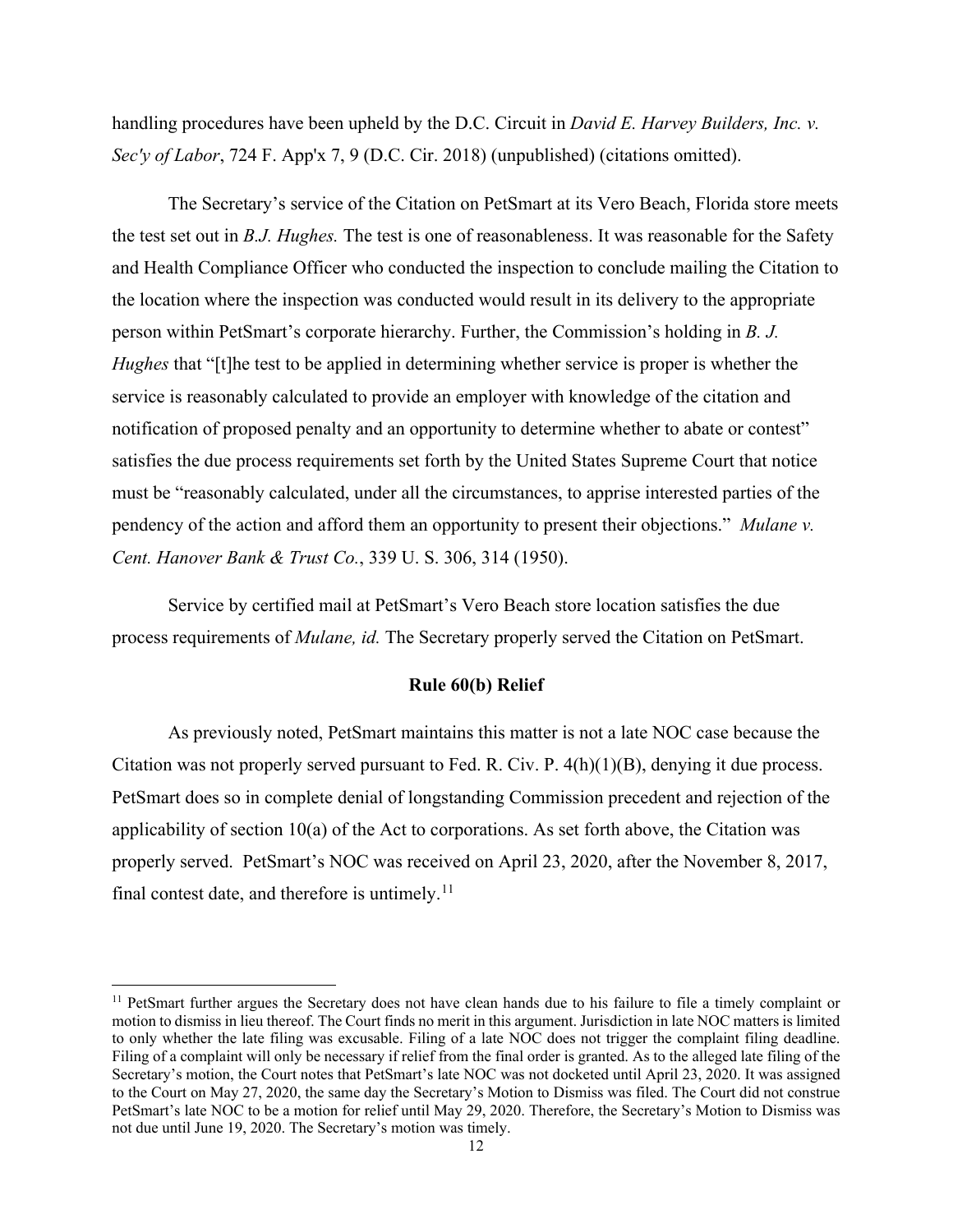An employer who has filed an untimely NOC may be granted relief under Rule 60(b) in certain circumstances. *George Harms Constr. Co. v. Chao*, 371 F.3d 156 (3d Cir. 2004). A late filing may be excused under Rule  $60(b)(1)$  if the final order was entered as a result of "mistake, inadvertence, surprise or excusable neglect." A late filing also may be excused under Rule 60(b)(3) if the late filing was caused by the Secretary's "deception or failure to follow proper procedures." *See Branciforte Builders*, *Inc.*, 9 BNA OSHC 2113, 2116-17 (No. 80-1920, 1981); *B.J. Hughes*, *Inc*., 7 BNA OSHC 1471, 1476 (No. 76-2165, 1979); *Keppel's Inc.*, 7 BNA OSHC 1442, 1443-44 (No. 77-3020, 1979). In addition, a late filing may be excused under Rule 60(b)(6), for any other reason that justifies relief, such as when "absence, illness, or a similar disability prevent[s] a party from acting to protect its interests." *Branciforte Builders*, 9 BNA OSHC at 2117. The moving party has the burden of proving it is entitled to relief under Rule 60(b). PetSmart has failed to provide sufficient proof that it is entitled to relief.

In determining whether the late filing of a NOC may be found to be due to "excusable neglect" under Rule 60(b)(1), the equitable analysis enunciated by the Supreme Court in *Pioneer Inv. Services Co. v. Brunswick Associates Ltd. Partnership* 507 U.S. 380 (1993) is applicable. *[George Harms Constr. Co.,](http://www.westlaw.com/Find/Default.wl?rs=dfa1.0&vr=2.0&DB=506&FindType=Y&ReferencePositionType=S&SerialNum=2004560020&ReferencePosition=163) supra.* In *Pioneer* the Court held that "excusable neglect" is determined based upon equitable considerations that take into account all relevant circumstances, and includes consideration of the following factors: (1) the danger of prejudice to the opposing party; (2) the length of the delay and its potential impact on the proceedings; (3) the reason for the delay, including whether it was within the reasonable control of the party seeking relief, and (4) whether the party seeking relief acted in good faith. *Id.* [at 395;](http://www.westlaw.com/Find/Default.wl?rs=dfa1.0&vr=2.0&DB=780&FindType=Y&ReferencePositionType=S&SerialNum=1993072396&ReferencePosition=395) *see also [Northwest Conduit](http://www.westlaw.com/Find/Default.wl?rs=dfa1.0&vr=2.0&DB=0003227&FindType=Y&SerialNum=1999284282)  [Corp.](http://www.westlaw.com/Find/Default.wl?rs=dfa1.0&vr=2.0&DB=0003227&FindType=Y&SerialNum=1999284282)*[, 18 BNA OSHC 1948, 1951 \(No. 97-851, 1999\). "](http://www.westlaw.com/Find/Default.wl?rs=dfa1.0&vr=2.0&DB=0003227&FindType=Y&SerialNum=1999284282)[N]either a lack of prejudice to the Secretary nor good faith on the part of Respondent in attempting to comply with the statutory filing requirement alone will excuse a late filing." *[Prime Roofing Corp.](http://www.westlaw.com/Find/Default.wl?rs=dfa1.0&vr=2.0&DB=0003227&FindType=Y&SerialNum=2024060162)*[, 23 BNA OSHC 1329](http://www.westlaw.com/Find/Default.wl?rs=dfa1.0&vr=2.0&DB=0003227&FindType=Y&SerialNum=2024060162)  [\(No. 07-1409, 2010\).](http://www.westlaw.com/Find/Default.wl?rs=dfa1.0&vr=2.0&DB=0003227&FindType=Y&SerialNum=2024060162)

The Commission has held that whether the reason for the delay was within the control of the respondent is a "key factor" in determining the presence of "excusable neglect." *A. S. Ross, Inc.,* 19 BNA OSHC 1147 (No. 99-0945, 2000); *See also Calhar Constr.*, *Inc*., 18 BNA OSHC 2151 (No. 98-0367, 2000). A party seeking relief under Rule 60(b)(6) "must show 'extraordinary circumstances' suggesting that the party is faultless in the delay."

13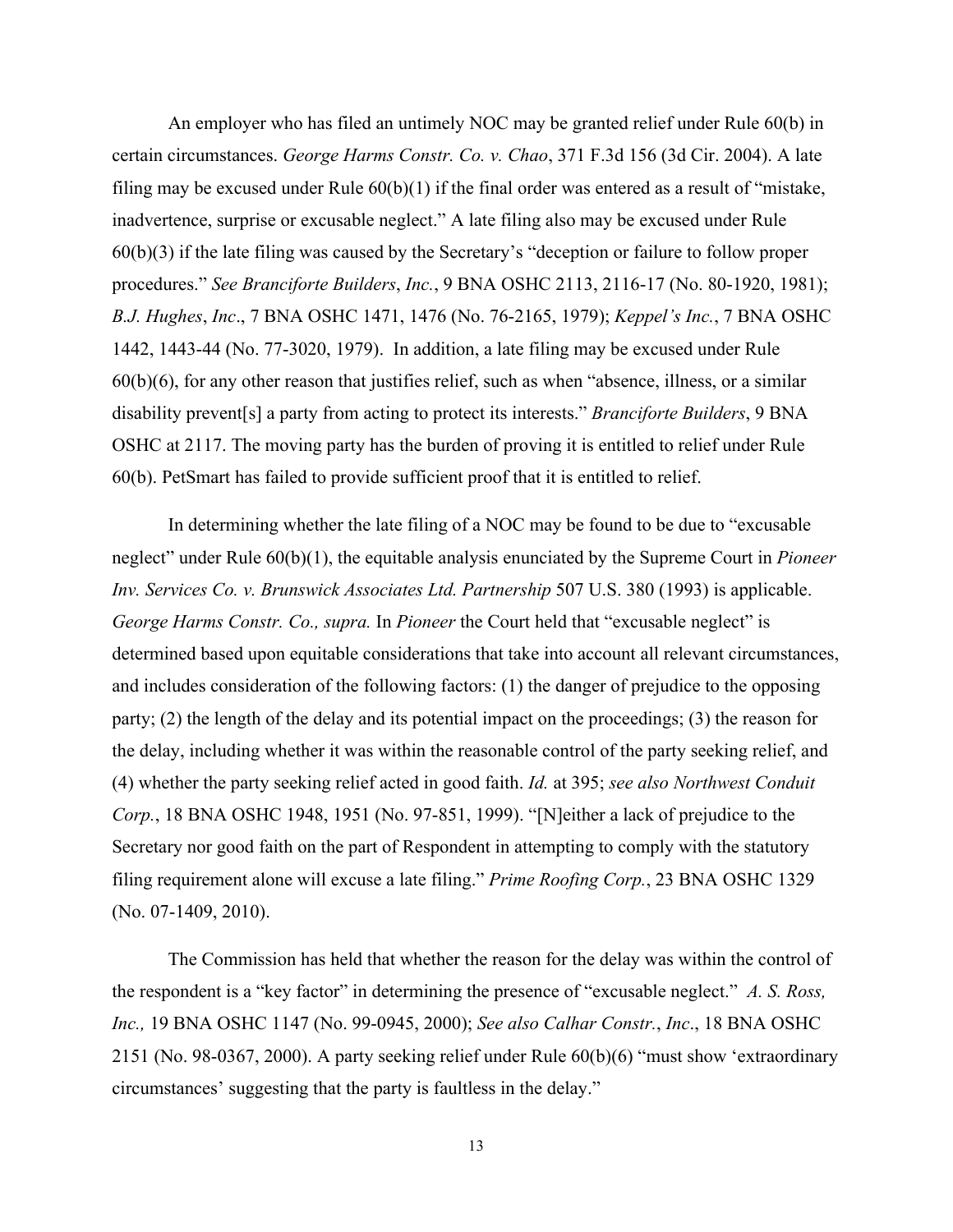Where a party is partly to blame for the delayed filing, relief from the final order must be sought under Rule 60(b)(1) and the party's neglect must be excusable. *See Pioneer Investment Serv.*, 507 U.S. at 393*.* The Commission requires an employer to exercise due diligence before it will find excusable neglect. *Keefe Earth Boring Company, Inc.*, [14 BNA OSHC 2187, 2192 \(No.](http://www.westlaw.com/Find/Default.wl?rs=dfa1.0&vr=2.0&DB=0003227&FindType=Y&SerialNum=1991434415)  [88-2521, 1991\);](http://www.westlaw.com/Find/Default.wl?rs=dfa1.0&vr=2.0&DB=0003227&FindType=Y&SerialNum=1991434415) *Craig Mechanical*, 16 BNA OSHC 1763 (No. 92-0372, 1994).

PetSmart contends it is entitled to relief under Rules 60(b)(4) and 60(b)(6). For relief pursuant to Rule 60(b)(4) PetSmart asserts the Court lacks personal jurisdiction because of improper service of the citation or violation of due process. However, as shown above, the Court finds service of the Citation was proper, and PetSmart's due process rights were not violated. Accordingly, as set forth by longstanding Commission precedent, the Court has the authority under § 10(a) to determine whether PetSmart is entitled to relief from the final order. *Gulf & W. Food Prods. Co.*, 4 BNA OSHC 1436, 1439 (No. 6804, 1976) (consolidated).

The Court further finds PetSmart's argument that the Secretary does not know who signed for the certified mail containing the Citation, fails. Although it is unclear to those unfamiliar with the signature on the return receipt card, PetSmart was in control of its store and is in the best position to know which of its employees would have been designated to sign for mail at the store. And to the extent it is uncertain, it is in the best position to be able to inquire of its employees regarding the signature. It is not the Secretary's responsibility to identify the person who signed the return receipt.

PetSmart should have had adequate mail handling procedures to ensure that important items are received. The Secretary was under no obligation to request signature by a specific person at the PetSmart store. Nor is the Secretary required to know who signed the return receipt. Once the Citation was addressed to PetSmart's Vero Beach, Florida store and submitted to the United States Postal Service, the Secretary had every reason to expect that the Postal Service would carry out its duties and deliver the Citation to the addressed location. In the absence of evidence to the contrary, it is reasonable to presume the Postal Service officials properly discharged their duties. *See Powell v. Commissioner*, 958 F.2d 53, 54 (4th Cir. 1992). Indeed, the return receipt card was delivered to the Secretary as evidence the Citation had been delivered to the addressed location. PetSmart does not dispute that its Vero Beach, Florida store is located

14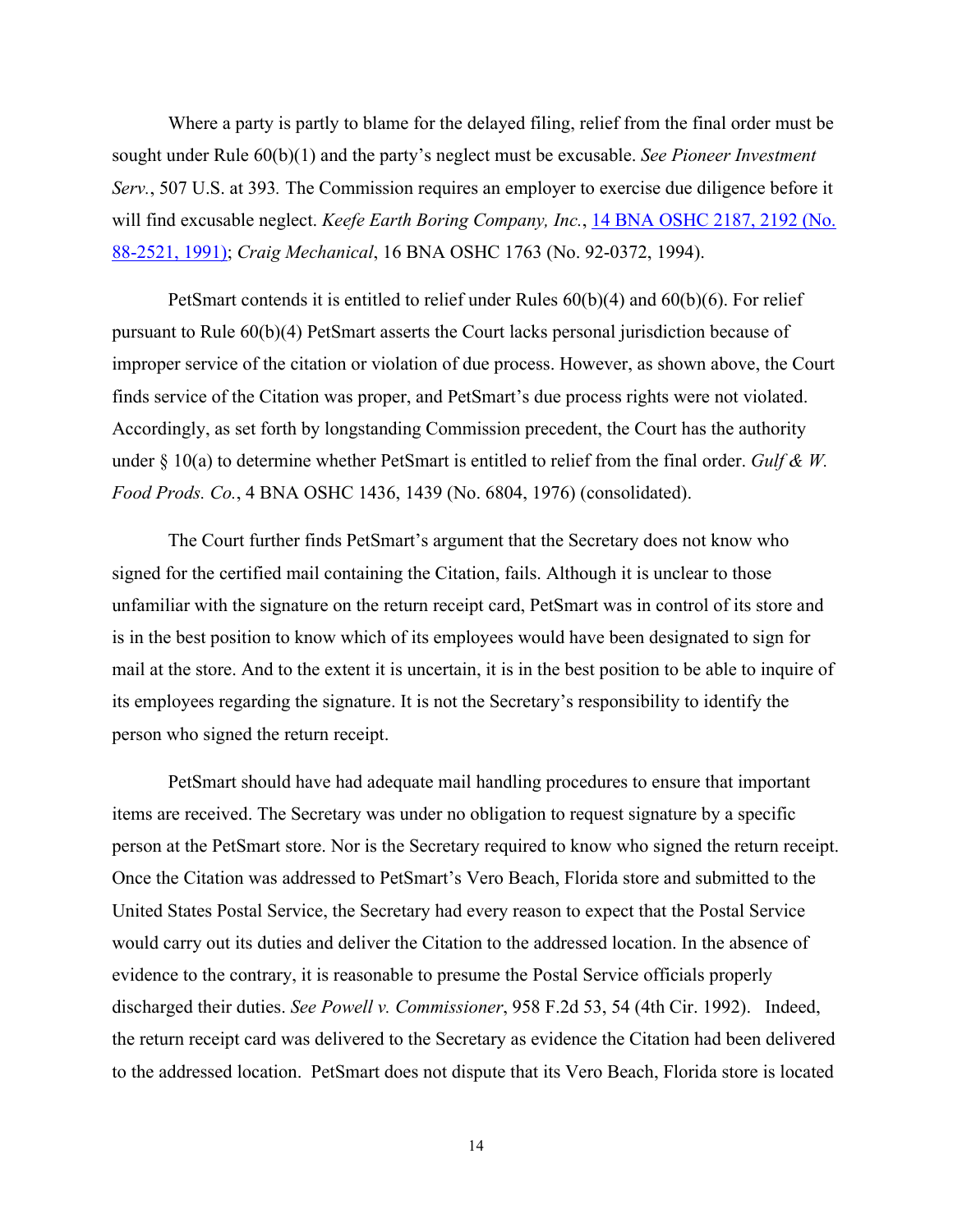at the address set forth on the return receipt card. Relief pursuant to Rule 60(b)(4) is not warranted.

In seeking relief pursuant to Rule 60(b)(6), which provides for relief for any reason that justifies it, PetSmart again relies on its claim that the Citation was improperly served. As the Court has determined the service was proper, relief pursuant to Rule  $60(b)(6)$  fails. Justice does not warrant relief under 60(b)(6) where, as here, PetSmart delayed filing for 2 ½ years. Nor is it warranted where PetSmart's mail handling procedures are such that important mail was not properly routed.

The Court finds PetSmart's assertion it did not become aware of the Citation until it was contacted by a debt collection agency lacks credulity. It has not provided an explanation as to why it was not aware that a Citation had been issued when it received the demand letter from the OSHA Area Office on January 10, 2018, seeking payment of the penalties. Further, its having contacted the OSHA Area Office in November 2018, regarding how to pay the penalty suggests that on date PetSmart was aware of the Citation.

The only reason PetSmart has provided to the Court for the delay is that the Citation was not properly served, and that justice would be served by the Court not allowing the Secretary to "game the system." The record fails to substantiate this unjustified claim. Further, this claim provides insufficient basis for the Court to conclude the reason for the delay was not under PetSmart's control. PetSmart has not shown "extraordinary circumstances" suggesting it is faultless in the delay" as required for relief under Rule 60(b)(6).

The Court finds PetSmart failed to exercise due diligence and was simply negligent in failing to file the contest before the expiration of the contest period. The Commission has long held an employer's mere carelessness or negligence, even by a layperson, in failing to timely file a Notice of Contest does not amount to "excusable neglect" that would justify relief under Rule [60\(b\).](http://www.westlaw.com/Find/Default.wl?rs=dfa1.0&vr=2.0&DB=1004365&DocName=USFRCPR60&FindType=L) *Acrom Constr. Serv.*, 15 BNA OSHC 1123, 1126 (No. 88-2291, 1991). Neither the record evidence nor PetSmart's explanations for its late filing show deception or a failure to follow proper procedures on behalf of the Secretary. Instead, the record shows PetSmart had inadequate mail handling procedures at its Vero Beach, Florida store. The return receipt shows it was delivered to the store, however what happened to it after it was signed for and received at the PetSmart Vero Beach, Florida location has not been explained. This suggests problems with

15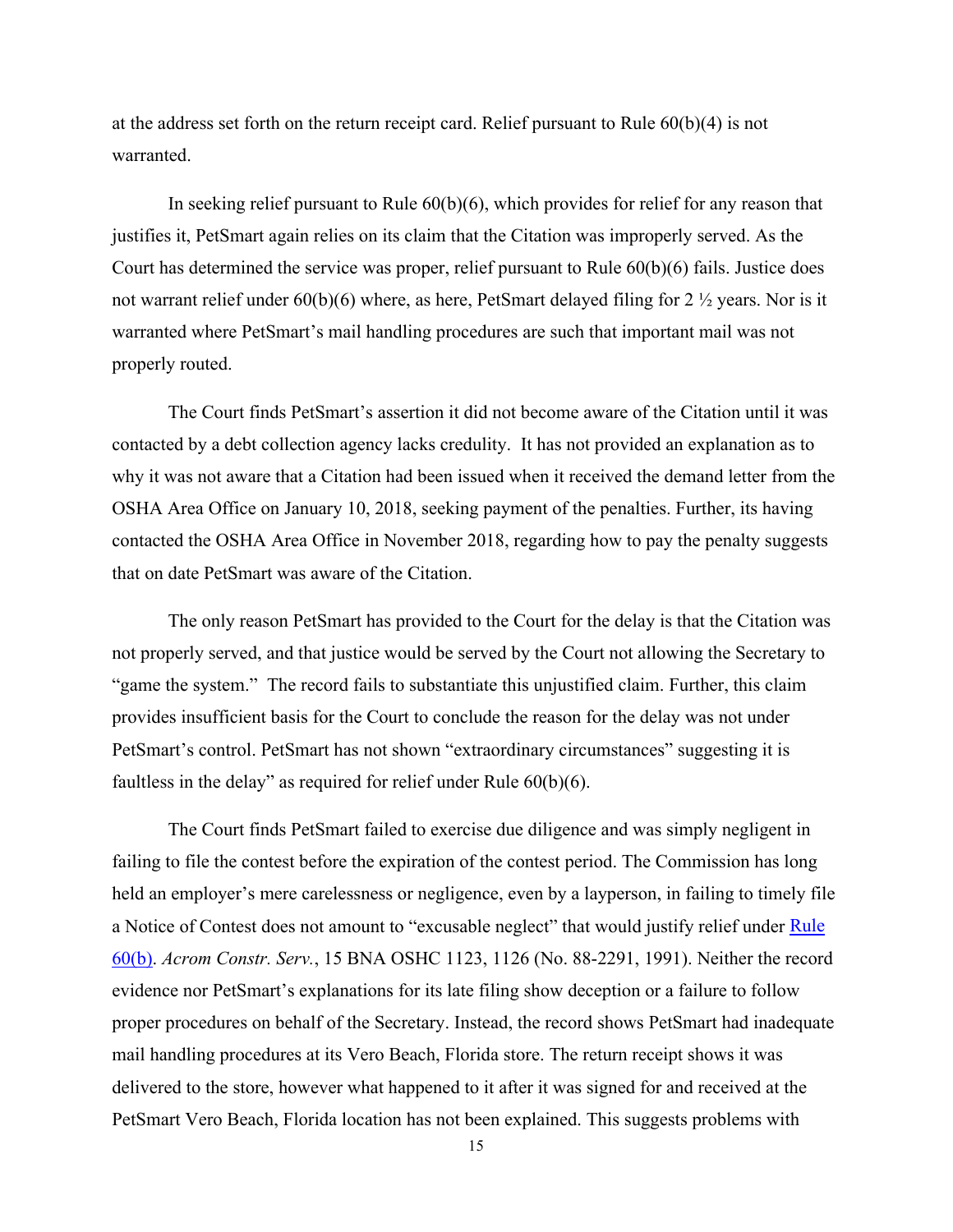PetSmart's mail handling procedures. The record does not demonstrate PetSmart had any procedures in place to instruct employees regarding what to do when they receive certified mail. The delay was within PetSmart's control.

Where timely response was within the employer's reasonable control, the Commission has denied relief even to petitions filed only one or two days late, *see Sec'y of Labor v. Villa Marina Yacht Harbor, Inc.*, 19 BNA OSHC 2185, 2186-87 (2003) (one day late); *see also Sec'y of Labor v. A.W. Ross, Inc.*, 19 BNA OSHC 1147, 1148-49 (2000) (11 days late). The Commission "has consistently denied relief" under Rule  $60(b)(1)$  "to employers whose procedures for handling documents were to blame for untimely filings." *Sec'y of Labor v. NYNEX*, 18 BNA OSHC 1944, 1946-47 (1999) (citation omitted).

*David E. Harvey Builders, Inc. v. Sec'y of Labor*, 724 F. App'x 7, 9 (D.C. Cir. 2018) (unpublished). Here, the NOC was  $2 \frac{1}{2}$  years late, and the delay was entirely to blame on PetSmart's mail-handling procedures.

However, as shown above, control is not the only factor the Court must consider. The Court must also consider the danger of prejudice to the opposing party; the length of the delay and its potential impact on the proceedings; and whether the party seeking relief acted in good faith.

## *Danger of Prejudice*

The Secretary does not assert it would be prejudiced because of the nearly 2 ½ year delay. However, a lack of prejudice to the Secretary, alone, will not excuse a late filing. *Prime Roofing Corp*., 23 BNA OSHC 1329 (No. 07-1409, 2010). Therefore, the Court finds the Secretary is not prejudiced by the late filing.

## *Length of Delay and Impact on Proceedings*

Although the 2  $\frac{1}{2}$  year delay in contesting is lengthy, the Court determines the delay would not adversely impact the Commission's proceedings.

*Good Faith*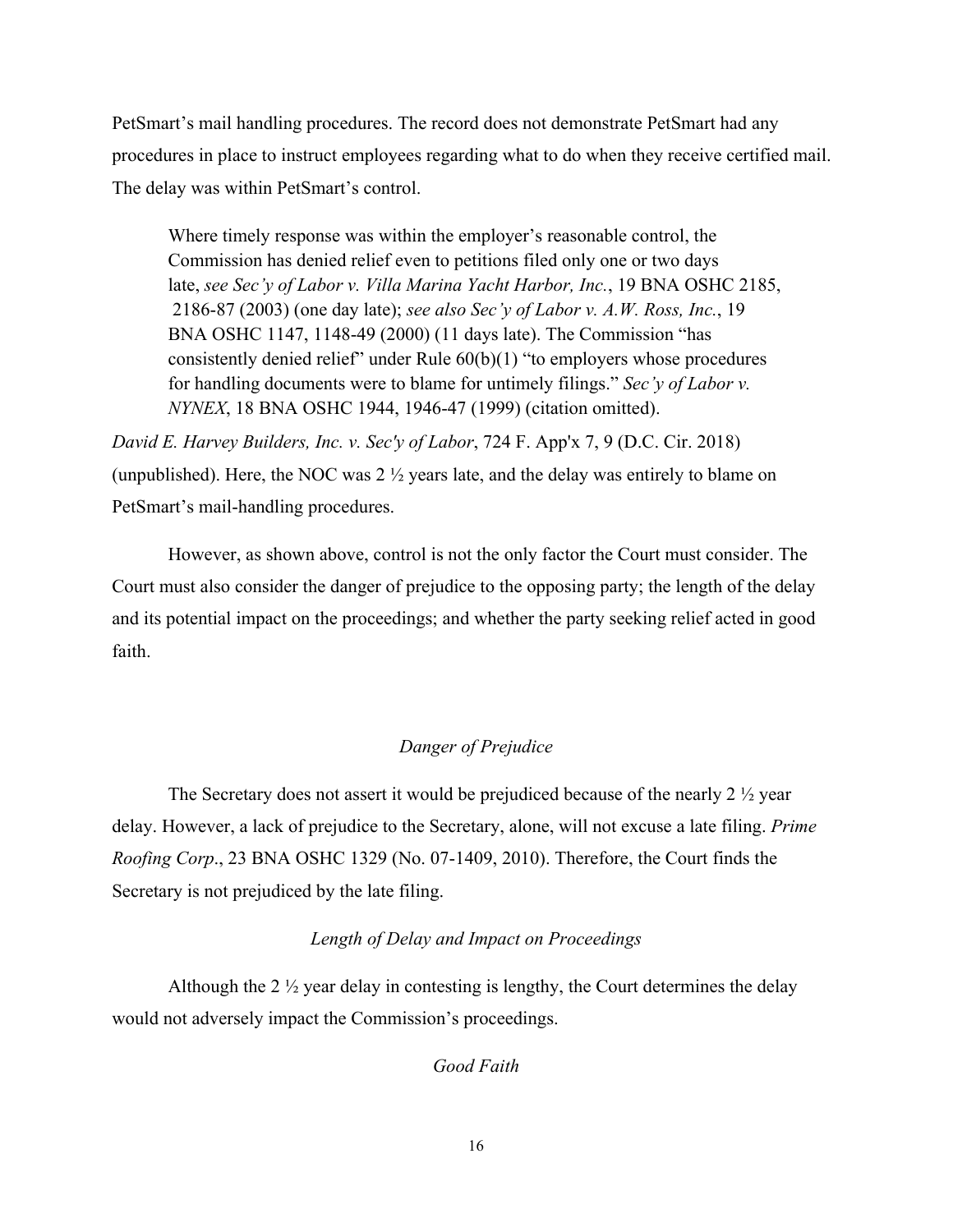PetSmart has not provided the Court evidence regarding any good faith efforts to timely contest. Therefore, the Court finds PetSmart did not make a good faith effort to comply. The Court does not find credible PetSmart's assertion that it did not become aware of the Citation until contacted by a debt collection agency. PetSmart waited almost a year after receiving OSHA's demand letter to even inquire about paying the penalty. And then waited approximately 1 ¼ years to attempt to file a late NOC with OSHA. Under these circumstances, it is impossible for the Court to find PetSmart acted in good faith.

The Court has considered the factors required by *Pioneer.* Despite the lack of prejudice to the Secretary and that the delay would not adversely affect the Commission proceedings, the lack of good faith by PetSmart and PetSmart's control of the delay in timely filing the NOC are determinative. PetSmart was in control of its mail handling procedures which resulted in the NOC not being timely filed.

### *Meritorious Defense*

In addition to the factors set forth in *Pioneer,* an employer also must establish the presence of a meritorious defense for Rule 60(b)(1) relief. *Northwest Conduit Corp.*, 18 BNA OSHC 1948 (No. 97-851, 1999). A meritorious defense is one that is valid at law with respect to the underlying action. *Park Nursing Center, Inc., v. Samuels,* 766 F.2d 261, 264 (6<sup>th</sup> Cir. 1985). The presence of a meritorious defense is "satisfied with minimal allegations that the employer could prove a defense if given the opportunity." *Jackson Assoc. of Nassau*, 16 BNA OSHC 1261, 1267 (No. 91-0438, 1993).

As a meritorious defense, PetSmart alleges it had an effective vermin control program in place. The Court finds PetSmart has established the minimum requirement necessary for a meritorious defense. However, it has not established a basis for Rule 60(b) relief.

Having considered all factors enunciated in *Pioneer,* relief from the Final Order in this matter is not warranted. PetSmart's control over the delay and its lack of good faith are determinative.